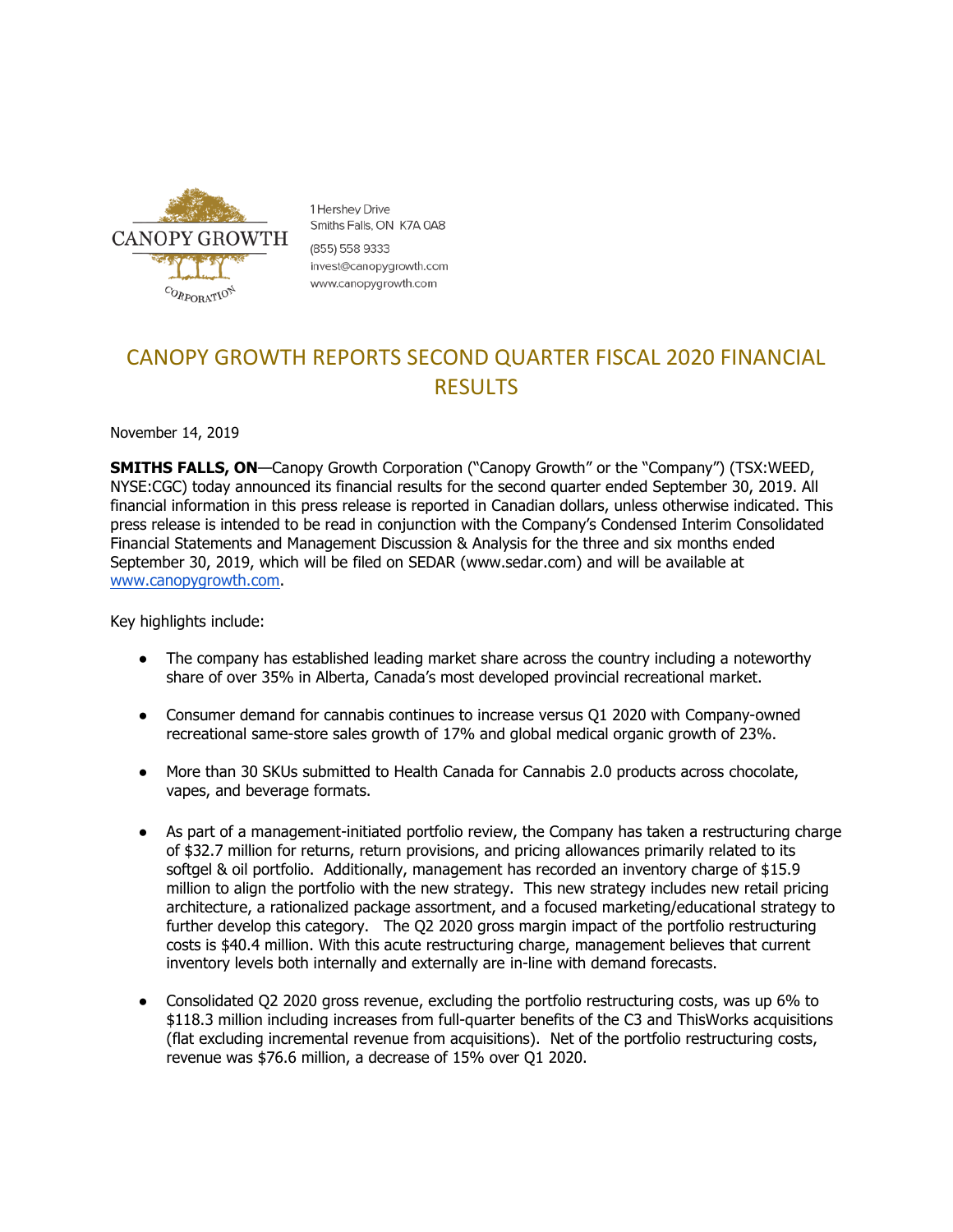- Cannabis gross revenues for Q2 2020, excluding the portfolio restructuring costs, was \$94.7 million, an increase of 2% over Q1 2020.
- The Company ended Q2 2020 with \$2.7 billion in cash and cash equivalents and marketable securities available for sale, with its Canadian Infrastructure and global M&A programs substantially completed.

#### Management Commentary

"The last two quarters have been challenging for the Canadian cannabis sector as provinces have reduced purchases to lower inventory levels, retail store openings have fallen short of expectations, and Cannabis 2.0 products are yet to come to market," said Mark Zekulin, CEO, Canopy Growth. "However, we believe these conditions are a short-term headwind in what is a brand-new industry, and Canopy continues to be best positioned with cash-on-hand, a world-class infrastructure, and a portfolio of intellectual property to deliver sustained, long-term market leadership."

Added Zekulin: "We took the necessary steps to address inventory levels on our oils and softgels; looking beyond this, the fundamentals are strong: our retail store sales are growing on an overall and same-store basis, our Canadian medical revenues are up, and international medical sales are growing on both an organic and inorganic basis. And, even though revenue is muted during the quarter due to the restructuring charge, actual cannabis shipments grew quarter-over-quarter, which is a great accomplishment in light of the inventory reset that's occurring at the provinces. We believe our fundamentals are strong and are confident we're moving in the right direction."

"After five years of investment in market research, product development, product marketing, production engineering, as well as production facility design, construction and qualification, we are ready to bring our Cannabis 2.0 product offerings to market," said Zekulin. "This marks the end of significant expansion investments in Canada and we are confident that the high quality, differentiated beverage, vape and edible products that we are bringing to market combined with a retail channel that we expect to grow significantly next fiscal year, will drive the next leg of growth for our business."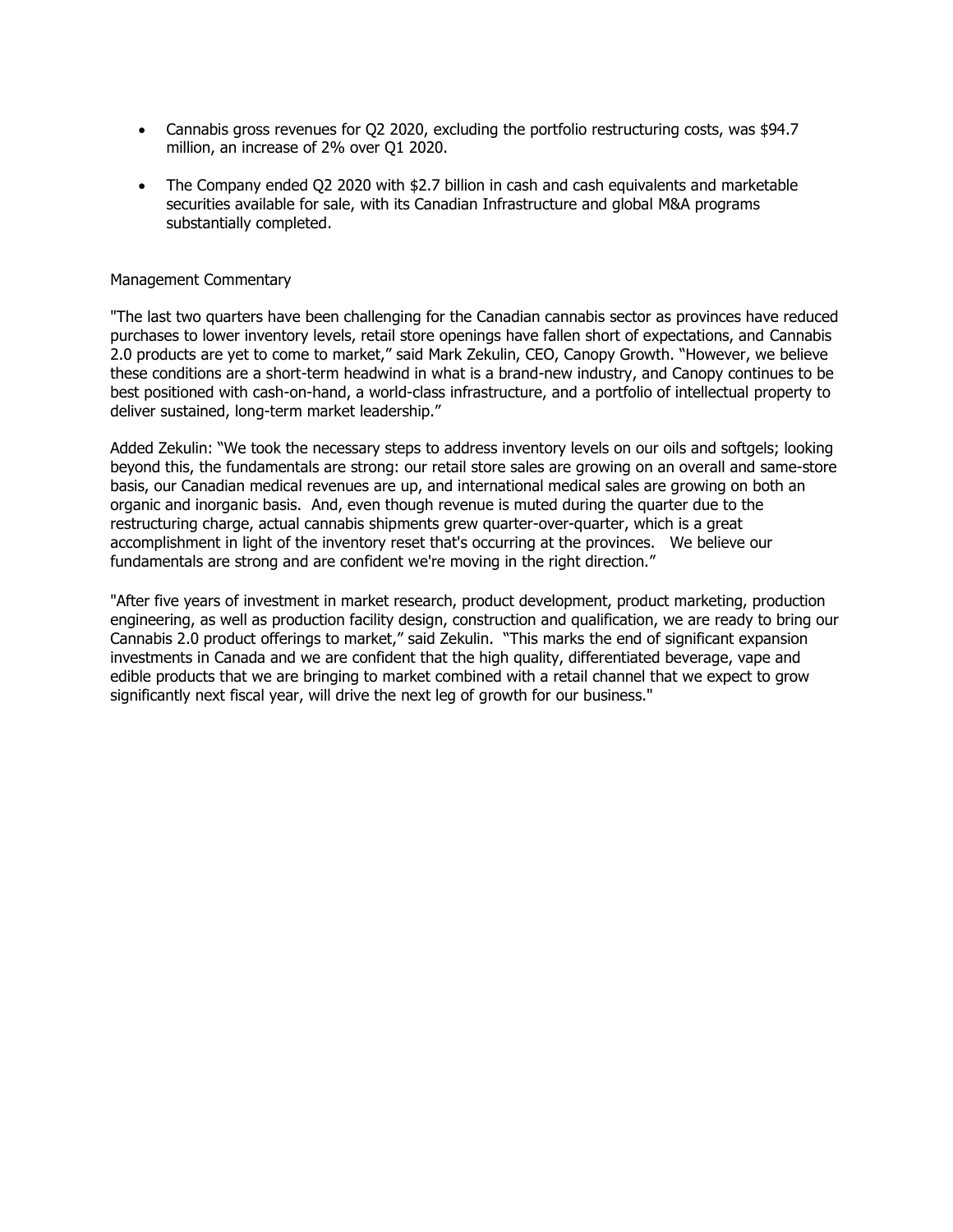| (CDN millions, except where indicated)           | Q <sub>2</sub> | Q1                          | %       | Q <sub>2</sub>           | %         |
|--------------------------------------------------|----------------|-----------------------------|---------|--------------------------|-----------|
|                                                  | 2020           | 2020                        | Change  | 2019                     | Change    |
|                                                  |                | (Restated <sup>1</sup> )    |         | (Restated <sup>1</sup> ) |           |
| Gross revenue excluding other revenue            |                |                             |         |                          |           |
| adjustments                                      | \$118.3        | \$111.4                     | 6%      | \$23.3                   | 408%      |
| Other revenue adjustments <sup>2</sup>           | \$32.7         | \$8.0                       | 309%    | \$-                      | <b>NM</b> |
| <b>Excise taxes</b>                              | \$9.0          | \$12.9                      | $-30%$  | \$-                      | <b>NM</b> |
| Net revenue $3$                                  | \$76.6         | \$90.5                      | $-15%$  | \$23.3                   | 229%      |
| Gross margin percentage, before fair value       |                |                             |         |                          |           |
| impacts in cost of sales <sup>4</sup>            | $-13%$         | 19%                         | $-32%$  | 33%                      | $-46%$    |
| Operating expenses <sup>5</sup>                  | \$269.4        | \$233.3                     | 15%     | \$181.8                  | 48%       |
| Adjusted EBITDA <sup>6</sup>                     | \$(155.7)      | \$ (92.0)                   | 69%     | \$(61.9)                 | 152%      |
| Attributed as follows:                           |                |                             |         |                          |           |
| - Operations and corporate overhead              | \$(109.0)      | \$ (57.8)                   | 89%     | \$(50.6)                 | 115%      |
| - Strategic investments and business             |                |                             |         |                          |           |
| development                                      | $$$ (36.2)     | \$(18.0)                    | 101%    | \$(4.3)                  | 742%      |
| - Non-operating or under-utilized facilities     | \$(10.5)       | \$(16.2)                    | $-35%$  | \$(7.0)                  | 50%       |
| Net loss                                         |                | $$$ (374.6) $$$ (1,281.2)   | $-71%$  | $$$ (330.6)              | 13%       |
| Loss on extinguishment of warrants <sup>7</sup>  |                | $\frac{1}{2}$ - \$(1,176.4) | $-100%$ | \$-                      | <b>NM</b> |
| Kilograms harvested (kilograms)                  | 40,570         | 40,960                      | $-1%$   | 15,217                   | 167%      |
|                                                  | Q <sub>2</sub> | Q1                          | %       | Q4                       | %         |
| (CDN millions, except where indicated)           | 2020           | 2020                        | Change  | 2019                     | Change    |
| Cash, cash equivalents and marketable securities | \$2,736.2      | \$3,140.9                   | $-13%$  | \$4,515.0                | $-39%$    |
| Inventory                                        | \$461.8        | \$393.7                     | 17%     | \$262.1                  | 76%       |

#### **Second Quarter Fiscal 2020 Financial and Operational Summary**

NM = Not Meaningful

<sup>1</sup>Refer to Note 2(d) of the Interim Financial Statements for further details on the impact of the change in accounting policy with respect to royalty payments in the three months ended September 30, 2019.

<sup>2</sup> Other revenue adjustments represent the Company's determination of returns and pricing adjustments, and which primarily relate to oils and softgels.

3 Includes other revenue adjustments, and the impact from other revenue adjustments on excise taxes.

<sup>4</sup> Gross margin percentage, before fair value impacts in cost of sales, is a non-IFRS measure. See "Non-IFRS Measures" below.

<sup>5</sup> Includes share-based compensation expense and depreciation and amortization, both of which are non-cash expenses.

<sup>6</sup> Adjusted EBITDA is a non-IFRS measure. See "Non-IFRS Measures" below.

<sup>7</sup> Relates to a non-cash loss on the extinguishment of warrants held by Constellation upon the amendment of the Investor Rights Agreement between Canopy Growth and Constellation.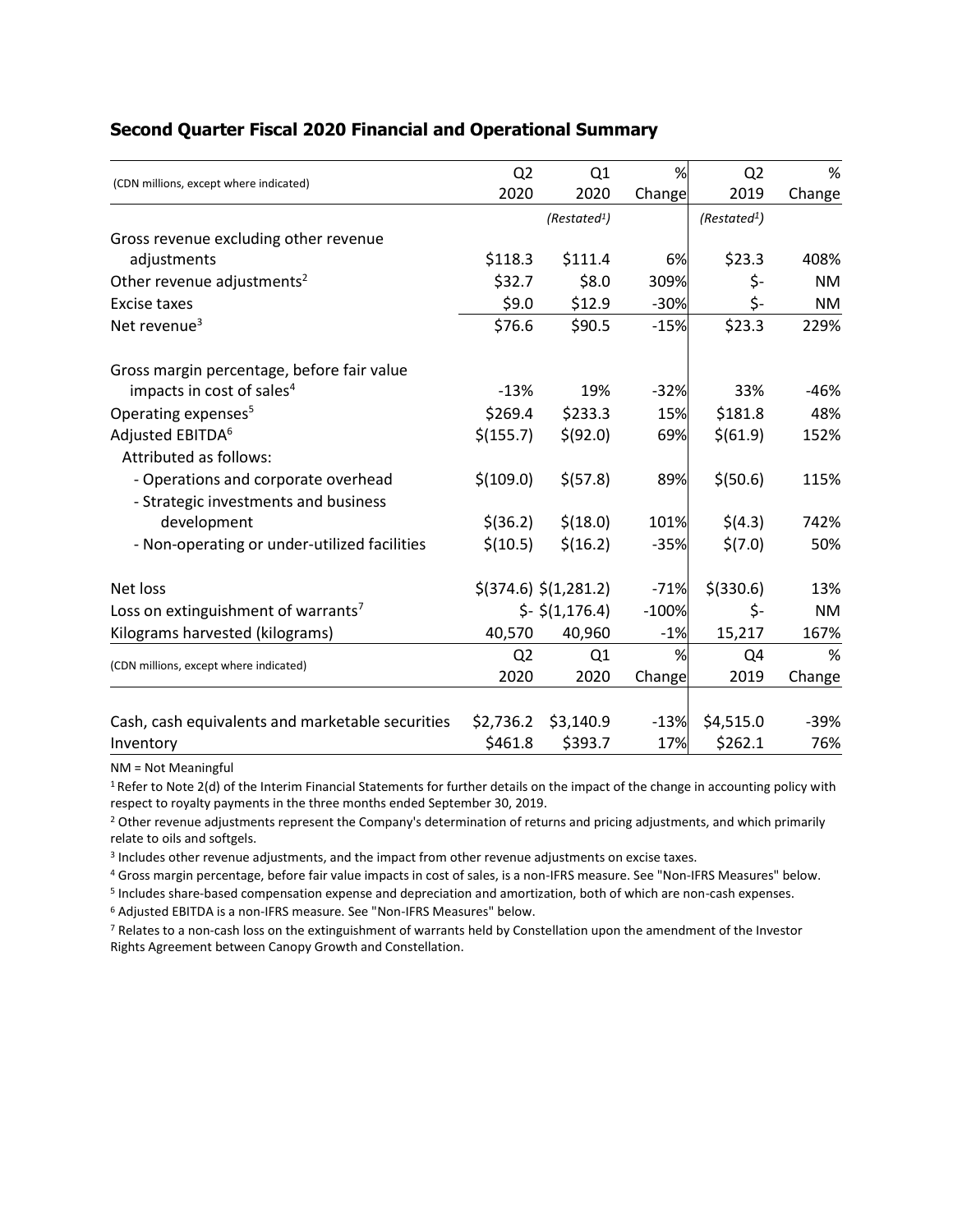# **Second Quarter Fiscal 2020 Revenue Highlights**

|                                        | Q <sub>2</sub> | Q1      | %      | Q <sub>2</sub> | %         |
|----------------------------------------|----------------|---------|--------|----------------|-----------|
| (CDN millions, except where indicated) | 2020           | 2020    | Change | 2019           | Change    |
| Canadian recreational cannabis         |                |         |        |                |           |
| - Business to business <sup>1</sup>    | \$49.4         | \$58.4  | $-15%$ | \$-            | NM.       |
| Canadian recreational cannabis         |                |         |        |                |           |
| - Business to consumer                 | \$13.1         | \$10.6  | 24%    | \$-            | NM.       |
| Canadian medical cannabis              | \$14.1         | \$13.1  | 8%     | \$19.9         | -29%      |
| Canadian cannabis                      | \$76.6         | \$82.1  | $-7%$  | \$19.9         | 285%      |
| International medical cannabis         | \$18.1         | \$10.5  | 72%    | \$2.2          | 723%      |
| Cannabis gross revenue excluding       |                |         |        |                |           |
| other revenue adjustments              | \$94.7         | \$92.6  | 2%     | \$22.1         | 329%      |
| Other revenue                          | \$23.6         | \$18.8  | 26%    | \$1.2          | 1867%     |
| Gross revenue excluding other revenue  |                |         |        |                |           |
| adjustments                            | \$118.3        | \$111.4 | 6%     | \$23.3         | 408%      |
| Other revenue adjustments <sup>2</sup> | \$32.7         | \$8.0   | 309%   | \$-            | <b>NM</b> |
| Excise taxes $3$                       | \$9.0          | \$12.9  | $-30%$ | \$-            | NM.       |
| Net revenue                            | \$76.6         | \$90.5  | $-15%$ | \$23.3         | 229%      |

 $^1$  Excludes the impact of other revenue adjustments.

<sup>2</sup> Other revenue adjustments represent the Company's determination of returns and pricing adjustments, and which primarily relate to oils and softgels.

<sup>3</sup> Excise taxes is presented net of the impact from other revenue adjustments.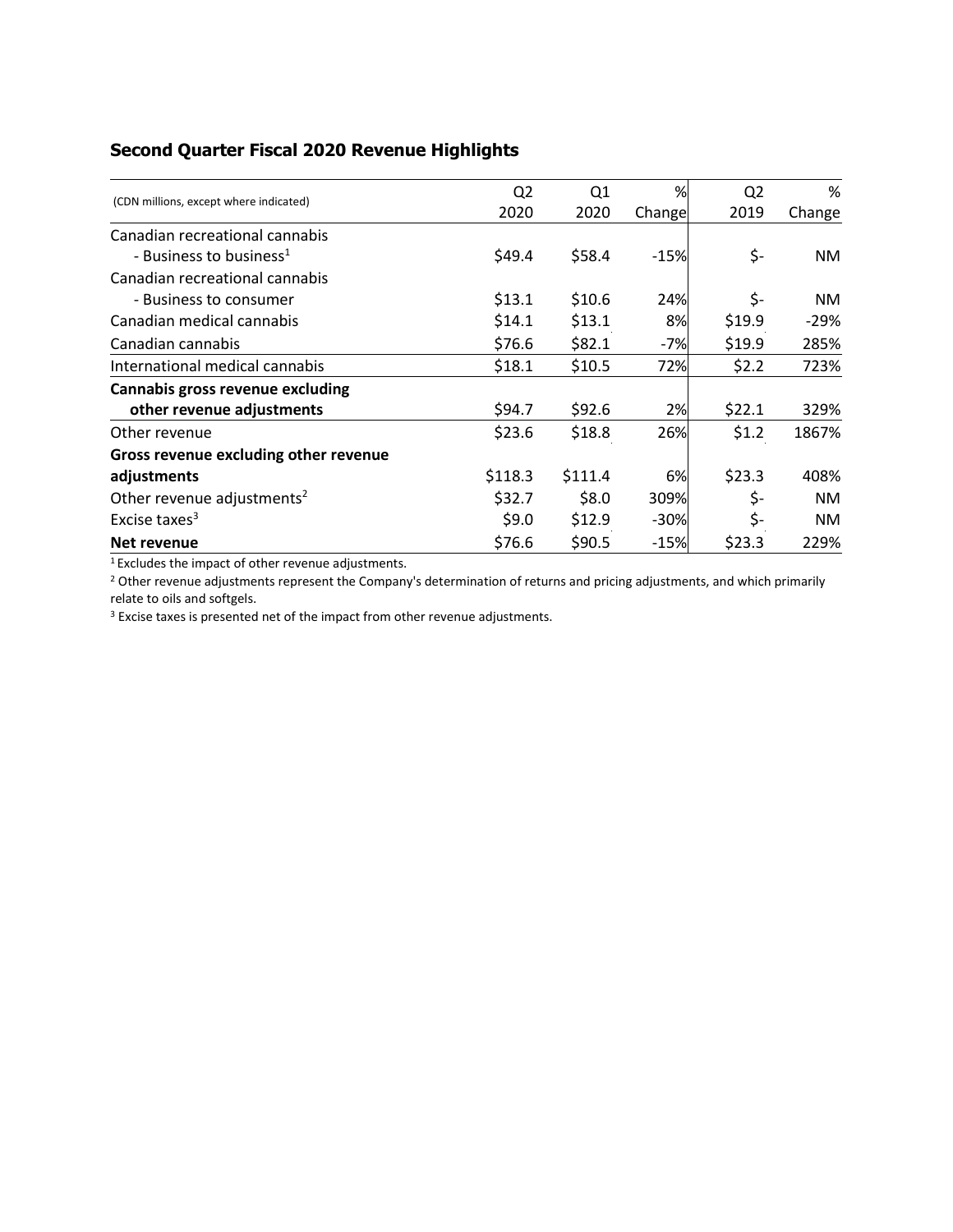|                                                                          | Q <sub>2</sub> | Q <sub>1</sub> | %      | Q <sub>2</sub> | %         |
|--------------------------------------------------------------------------|----------------|----------------|--------|----------------|-----------|
| (CDN millions, except where indicated)                                   | 2020           | 2020           | Change | 2019           | Change    |
| <b>Recreational - Business to business</b>                               |                |                |        |                |           |
| Dry cannabis sales (kilograms)                                           | 7,497          | 6,881          | 9%     |                | NM.       |
| Dry cannabis revenue                                                     | \$47.4         | \$51.5         | $-8%$  | \$-            | <b>NM</b> |
| Cannabis oil and softgels sales<br>(kilogram equivalents)                | 259            | 1,288          | $-80%$ |                | <b>NM</b> |
| Cannabis oil and softgels revenue excluding<br>other revenue adjustments | \$2.0          | \$6.9          | $-71%$ | \$-            | <b>NM</b> |
| Other revenue adjustments <sup>1</sup>                                   | \$ (32.7)      | \$(8.0)        | 309%   | \$-            | <b>NM</b> |
| <b>Recreational - Business to consumer</b>                               |                |                |        |                |           |
| Dry cannabis sales (kilograms)                                           | 1,064          | 792            | 34%    |                | <b>NM</b> |
| Dry cannabis revenue                                                     | \$11.6         | \$9.3          | 25%    | \$-            | <b>NM</b> |
| Cannabis oil and softgels sales<br>(kilogram equivalents)                | 98             | 99             | $-1%$  |                | <b>NM</b> |
| Cannabis oil and softgels revenue                                        | \$1.5          | \$1.3          | 15%    | \$-            | <b>NM</b> |
| <b>Medical</b>                                                           |                |                |        |                |           |
| Dry cannabis sales (kilograms)                                           | 998            | 807            | 24%    | 1,698          | $-41%$    |
| Dry cannabis revenue                                                     | \$9.6          | \$7.2          | 33%    | \$14.7         | $-35%$    |
| Cannabis oil and softgels sales<br>(kilogram equivalents)                | 997            | 682            | 46%    | 499            | 100%      |
| Cannabis oil and softgels revenue                                        | \$22.6         | \$16.4         | 38%    | \$7.4          | 205%      |

## **Second Quarter Fiscal 2020 Product Sales Highlights**

<sup>1</sup> Other revenue adjustments represent the Company's determination of returns and pricing adjustments, and which primarily relate to oils and softgels.

We sold 10,913 kilograms and kilogram equivalents of cannabis products during Q2 2020, an increase of 3% from the previous quarter. Total gross revenue for Q2 2020, before portfolio restructuring costs, was \$118.3 million.

Gross revenue of \$32.2 million was generated in the medical channel in Q2 2020, as sales increased 34% from the previous quarter to 1,995 kilogram and kilogram equivalents. Oils and softgels represented 50% of our medical sales during the quarter. Canadian medical cannabis gross revenue increased 8% from Q1 2020 to \$14.1 million in Q2 2020, as our larger harvests in recent months, the broadening of our brand and product offerings for our medical customers, and an increase in the number of patients registered with Spectrum Therapeutics to 75,600 at September 30, 2019 have resulted in sequential improvements in the number of orders placed by our customers and growth in our revenue during the quarter.

International medical cannabis gross revenue was \$18.1 million in Q2 2020, with the 72% growth driven primarily by the acquisition in May 2019 of  $C^3$ , which contributed a full quarter of revenue in the amount of \$14.0 million to our results in Q2 2020. Additionally, our German medical business returned to growth in Q2 2020 as we resolved the supply constraints experienced in previous quarters which led to notable shipments to Germany in July and early August 2019. Cannabis now on hand today in our German facility and held in inventory by German pharmacy customers may serve the partial needs of Q3 2020. While management is very confident in the sustained growth of the German market over the long term, management does not expect this level of growth to repeat in Q3 2020.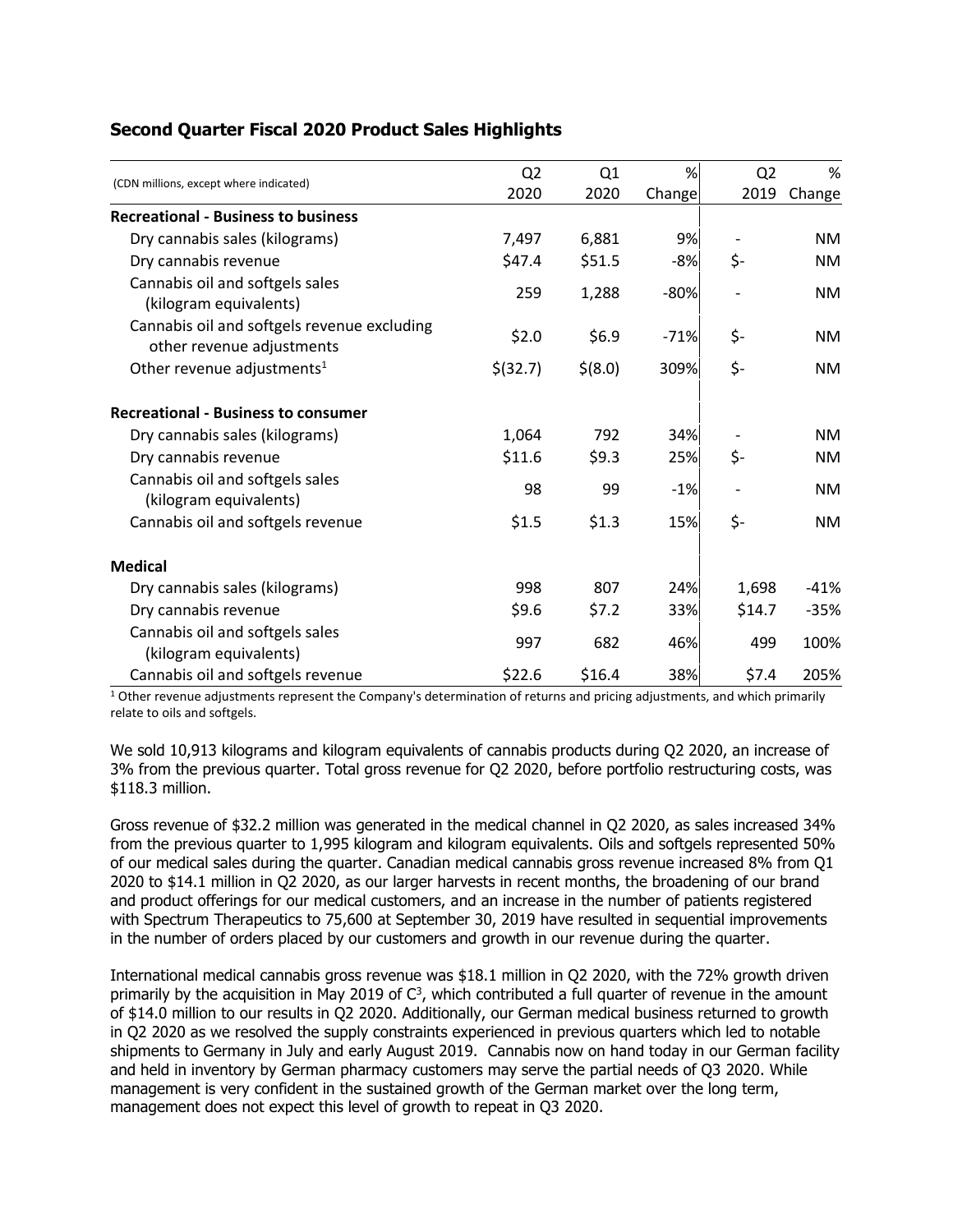Gross revenue from the Canadian recreational channel in Q2 2020 was \$29.8 million and reflects portfolio restructuring costs of \$32.7 million. Revenue of \$13.1 million was generated in the business-to-consumer retail channel, representing sequential growth of 24% from the previous quarter as we continue to buildout our retail store platform across Canada. At the time of this release we have 27 retail stores open across Canada, operating under the Tweed or Tokyo Smoke banner. Gross revenue from the business-tobusiness channel was \$16.7 million, reflecting the portfolio restructuring costs as described above. Solid product inventory levels at Canopy in the second half of the quarter, supplied by our large harvest in the first quarter, helped drive strong shipment velocities of dried flower and pre-rolled joints across our Canadian recreational channels. This resulted in dried bud shipments up 12% quarter over quarter. Revenue from the sale of our dry bud products was \$59.0 million in Q2 2020 and included revenue of \$7.8 million on sales 1.2 million higher-margin pre-rolled cannabis products.

Other revenue was \$23.6 million in Q2 2020, an increase from \$18.8 million in the previous quarter which was attributable to the acquisition of This Works, which contributed a full quarter of revenue in Q2 2020, and revenue from other strategic sources including extraction services and clinic partners.

### **Second Quarter Fiscal 2020 Gross Margin (before the fair value impacts in cost of sales) Overview (See Non-IFRS Measures)**

Our reported gross margin before fair value impacts in cost of sales was negative 13% of net revenue in Q2 2020. Gross margin before fair value impacts in cost of sales was 38% for Q2 2020 when adjusted for the following items: (1) operating costs of \$10.5 million relating to facilities that were not yet cultivating cannabis, were under-utilized, or were not yet producing cannabis-related products, (2) the impact of \$9.2 million on gross margin of the portfolio restructuring costs, as described above, (3) a charge for excess finished recreational cannabis inventory of \$15.9 million resulting from our assessment of current and forecasted "sell-in" rates of certain oil and softgel products, as described above, and (4) other adjustments related to the net realizable value of inventory.

We continue to build high-quality, dried flower inventory that we believe will be necessary to meet the increased demand that will be generated by growth in the recreational cannabis retail platform across Canada over the next 12 to 18 months, particularly in the province of Ontario. As the Company nears completion of its expansion program in Canada, we expect our gross margins to continue to improve in the coming quarters when all of the cultivation and processing are in use and approaching planned capacity.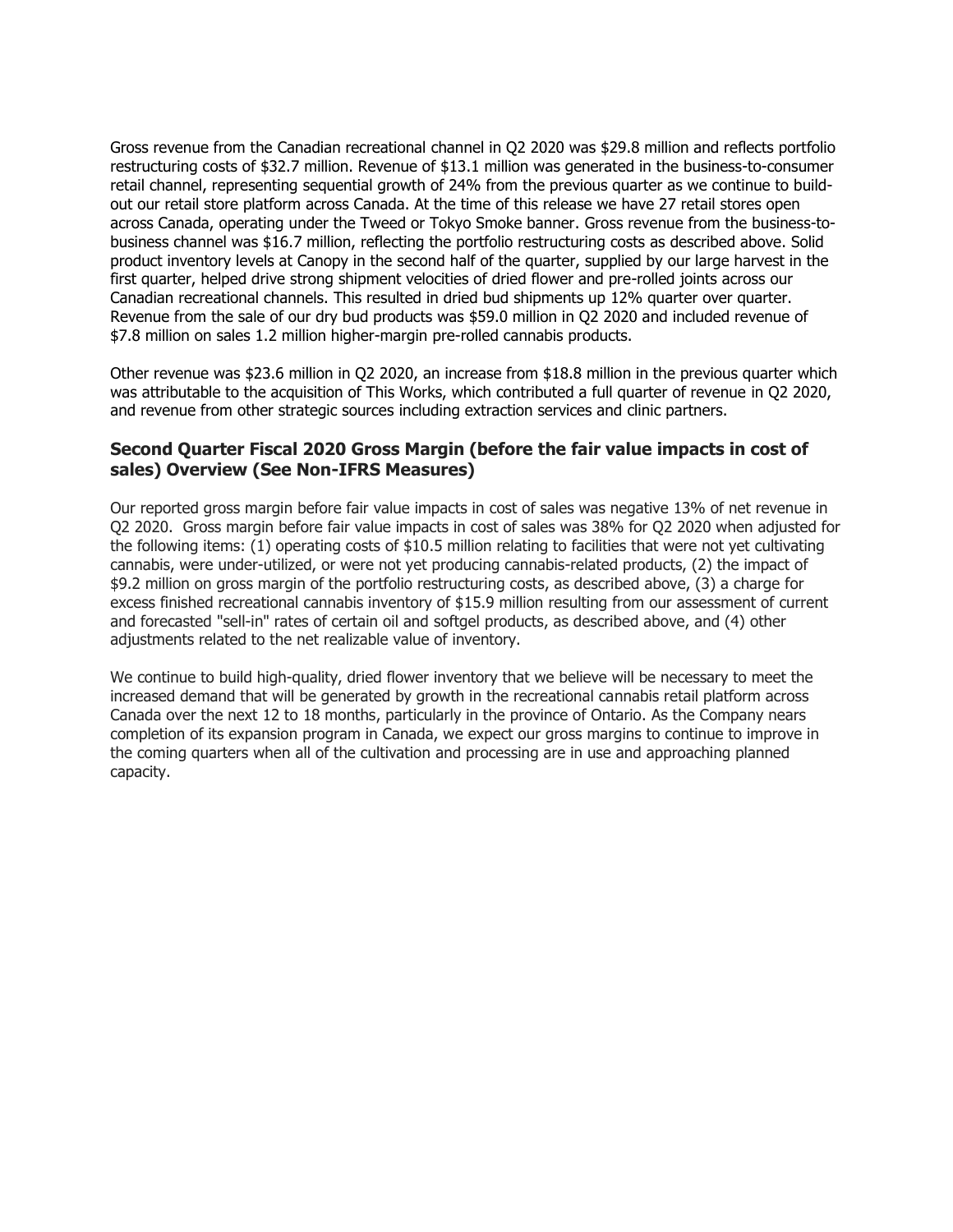| (CDN millions, except where indicated)        | Q <sub>2</sub> | Q1                       | %       | Q <sub>2</sub>           | %      |
|-----------------------------------------------|----------------|--------------------------|---------|--------------------------|--------|
|                                               | 2020           | 2020                     | Changel | 2019                     | Change |
|                                               |                | (Restated <sup>1</sup> ) |         | (Restated <sup>1</sup> ) |        |
| Sales and marketing                           | \$60.5         | \$49.2                   | 23%     | \$40.2                   | 50%    |
| Research and development                      | \$11.9         | \$8.5                    | 40%     | \$1.9                    | 526%   |
| General and administration                    | \$87.9         | \$62.3                   | 41%     | \$37.1                   | 137%   |
| Acquisition-related costs                     | \$2.6          | \$13.2                   | $-80%$  | \$3.2                    | $-19%$ |
| Share-based compensation expense <sup>2</sup> | \$92.9         | \$87.3                   | 6%      | \$95.8                   | $-3%$  |
| Depreciation and amortization <sup>2</sup>    | \$13.6         | \$12.8                   | 6%      | \$3.6                    | 278%   |
| Total                                         | \$269.4        | \$233.3                  | 15%     | \$181.8                  | 48%    |

## **Second Quarter Fiscal 2020 Operating Expense Summary**

 $1$ Refer to Note 2(d) of the Interim Financial Statements for further details on the impact of the change in accounting policy with respect to royalty payments in the three months ended September 30, 2019.

<sup>2</sup> Share-based compensation expense and depreciation and amortization are non-cash expenses.

The increase in sales and marketing expense in Q2 2020 over the previous quarter was primarily due to pre-revenue investments in brand awareness, product marketing and consumer education initiatives focused on preparation for the launch of our Cannabis 2.0 products in Canada, and the rollout of CBD products in the United States and other international markets in the coming months. Staffing costs also increased as we continue to enhance our marketing and sales capabilities in the Canadian, United States, and international markets, and as we build-out our network of Tweed and Tokyo Smoke-branded retail stores in Canada.

The increase in research and development expense in Q2 2020 over the previous quarter was due our investment in new research and development efforts. Included in this are costs associated with hiring researchers and engineers, in the areas of vaporizers and vape research and development, new cannabisbased product form factors, including beverages and edibles, plant genetics, applied technology and cannabis-based medical therapy clinical research. As a result, we incurred higher compensation costs associated with the teams conducting research and development activities, costs associated with advanced product and system development and testing, as well as costs associated with conducting external laboratory testing and clinical trials for CBD-based human and animal health products.

General and administration expense increased in Q2 2020 over the previous quarter due to an increase in costs associated with enhancing our finance and information technology capabilities, higher public company compliance and regulatory requirements, losses incurred related to legal disputes with a thirdparty supplier, losses associated with additional reserves on onerous retail lease obligations which were driven by an overall softening of the retail real estate market in Canada, and other pre-revenue administrative costs associated with expanding our operations.

The increase in share-based compensation expense is primarily attributable to the continued increase in the number of stock options granted to employees, which is primarily related to the increase in the number of employees of the Company from approximately 2,000 at September 30, 2018 to approximately 4,550 at September 30, 2019. The number of outstanding stock options increased from 22.2 million at September 30, 2018 to 32.9 million at September 30, 2019. The Company has re-structured its formula for granting options, as part of a broader total rewards assessment to ensure overall compensation structures reflect the Company's size and maturity.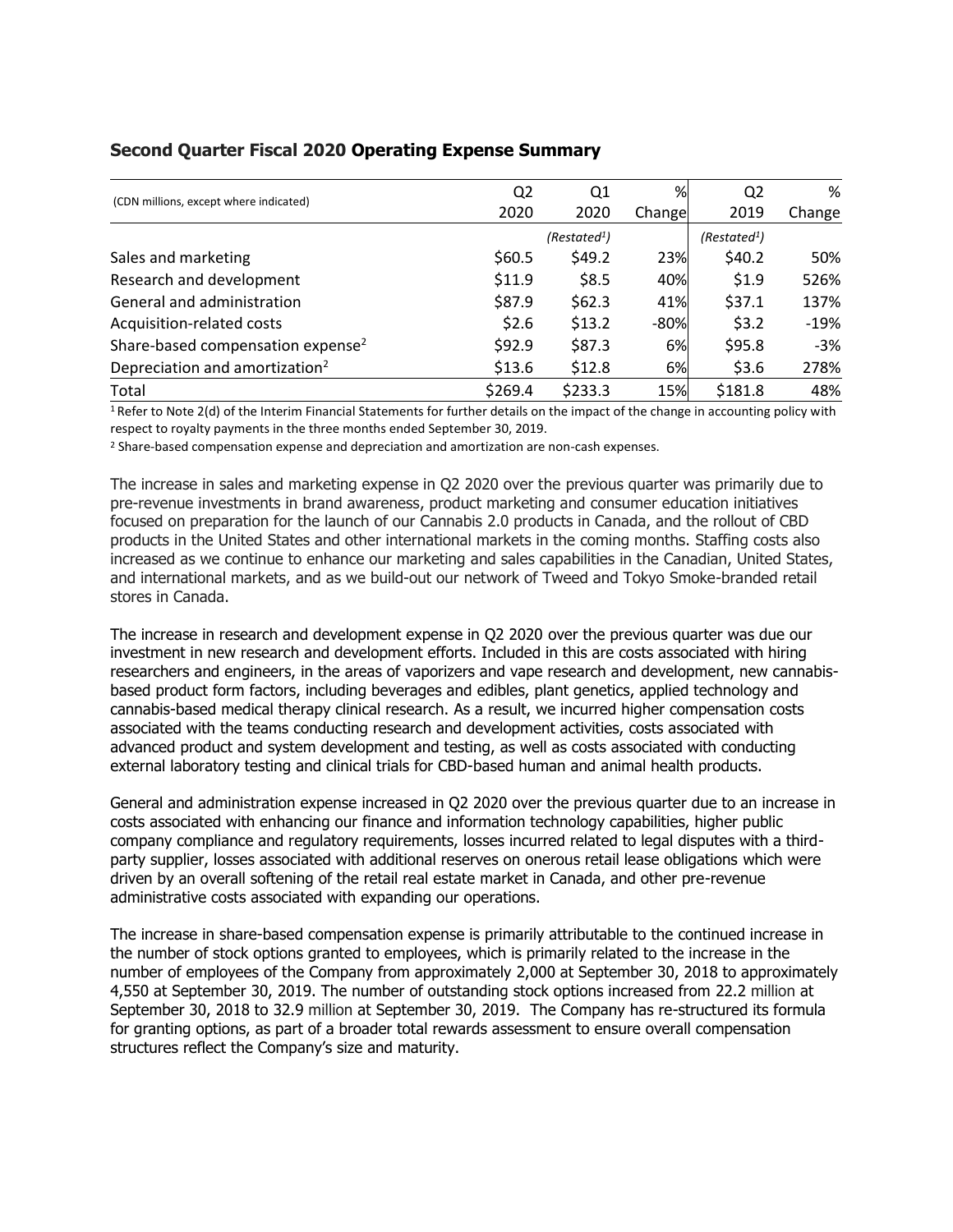### **Second Quarter Fiscal 2020 Adjusted EBITDA summary (See Non-IFRS Measures)**

Adjusted EBITDA in Q2 2020 amounted to a loss of \$155.7 million, reflecting continuing losses in our core operations in Canada and Europe as we scale as a new business serving a completely new sector, make investments ahead of revenue in many new markets around the world, and make investments in research and development that we believe will generate future value as we build a portfolio of intellectual property that can be used to generate new profit streams in the future. We believe these pre-revenue investments are necessary to position Canopy Growth to generate a significant and sustained increase in shareholder value over the long-term.

Total other expense, net was \$109.3 million in Q2 2020 as compared to \$1,143.7 million in Q1 2020. The other expense amount recorded in Q1 2020 is reflective of the loss on extinguishment of the warrants held by Constellation, as discussed in our Q1 2020 earnings release.

### **Second Quarter Fiscal 2020 Earnings Summary**

|                                              | Q <sub>2</sub> | Q <sub>1</sub>            | %      | Q <sub>2</sub> | %      |
|----------------------------------------------|----------------|---------------------------|--------|----------------|--------|
| (CDN millions, except where indicated)       | 2020           | 2020                      | Change | 2019           | Change |
| Adjusted EBITDA <sup>1</sup>                 | \$(155.7)      | \$ (92.0)                 | 69%    | \$(61.9)       | 152%   |
| Attributed as follows:                       |                |                           |        |                |        |
| - Operations and corporate overhead          | \$(109.0)      | \$ (57.8)                 | 89%    | \$(50.6)       | 115%   |
| - Strategic investments and business         |                |                           |        |                |        |
| Development                                  | $$$ (36.2)     | \$(18.0)                  | 101%   | \$(4.3)        | 742%   |
| - Non-operating or under-utilized facilities | \$(10.5)       | \$(16.2)                  | $-35%$ | \$(7.0)        | 50%    |
| Net loss                                     |                | $$$ (374.6) $$$ (1,281.2) | $-71%$ | $$$ (330.6)    | 13%    |
| Net loss per share (basic and diluted)       | \$(1.08)       | $$$ (3.70)                | $-71%$ | \$(1.52)       | $-29%$ |
|                                              |                |                           |        |                |        |

<sup>1</sup> Adjusted EBITDA is a non-IFRS measure. See "Non-IFRS Measures" below.

### **Second Quarter Fiscal 2020 Balance Sheet and Cash Flow Summary**

At September 30, 2019, the Company's cash and cash equivalents available and marketable securities totaled \$2.7 billion, representing a decrease of \$404.7 million from June 30, 2019. The primary uses of cash during the quarter were for our operations, as reflected in the Adjusted EBITDA loss for the quarter, and capital spending of \$228.3 million as we near completion of the build-out of our infrastructure in Canada, most notably the construction of purpose-built, highly-scalable advanced manufacturing and beverage production facilities.

Inventory at September 30, 2019 amounted to \$461.8 million (March 31, 2018 - \$262.1 million), including \$131.5 million in finished goods and \$280.1 million of work-in-process.

The unaudited Consolidated Financial Statements and Management's Discussion and Analysis for the three and six months ended September 30, 2019 will be filed on SEDAR, and will be available at www.sedar.com. The basis of financial reporting in the Unaudited Condensed Consolidated Financial Statements and Management's Discussion and Analysis is in thousands of Canadian dollars, unless otherwise indicated.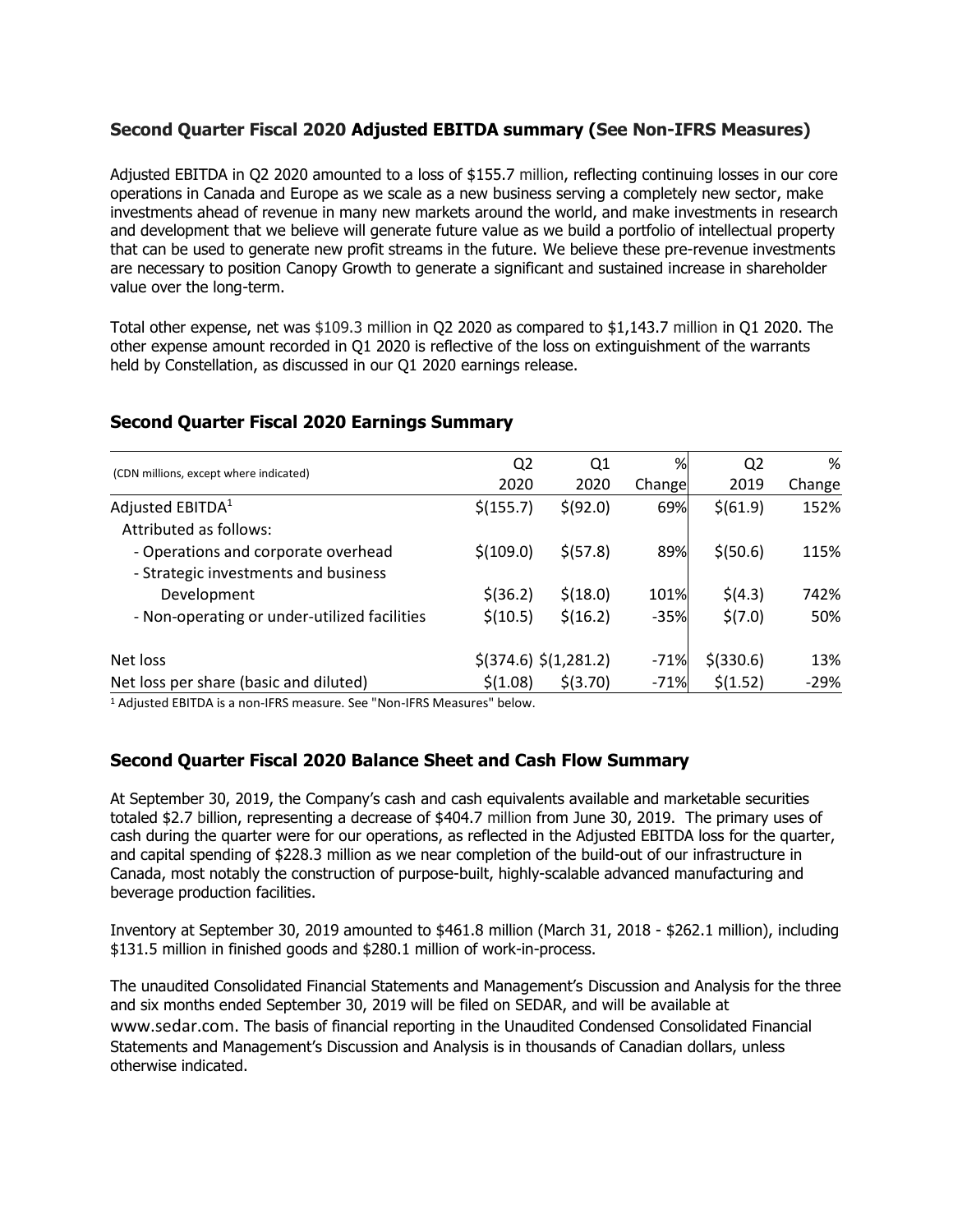#### **Non-IFRS Measures**

Gross margin percentage, before fair value impacts in cost of sales, a non-IFRS measure, is a key operational metric that does not have any standardized meaning prescribed by IFRS and may not be comparable to similar measures presented by other companies. This measure is calculated as net revenue less inventory production costs expensed to cost of sales, divided by net revenue, and may be computed from the consolidated statements of operations presented within this news release.

Adjusted EBITDA, a non-IFRS measure, is a key operational metric that does not have any standardized meaning prescribed by IFRS and may not be comparable to similar measures presented by other companies. Adjusted EBITDA is calculated as earnings before interest, tax, depreciation and amortization, share-based compensation expense, fair value changes and other non-cash items, and further adjusted to remove acquisition-related costs. The Company attributes Adjusted EBITDA to its operations and corporate overhead, strategic investments and business developments, and non-operating or underutilized facilities. The Adjusted EBITDA reconciliation is presented within this news release and explained in Management's Discussion & Analysis under "Adjusted EBITDA (Non-IFRS Measure)", a copy of which will be filed on SEDAR.

#### **Transition to U.S. GAAP Reporting**

As part of our U.S. financial reporting requirements, Canopy Growth confirmed that, as of September 30, 2019, it no longer met the criteria for qualification as a foreign private issuer because (1) more than 50% of the outstanding voting securities are held by residents of the United States, and (2) the majority of Canopy Growth's directors are United States citizens.

Therefore, as of April 1, 2020 Canopy Growth will be considered a United States domestic issuer and a large accelerated filer. As a result of this change, Canopy Growth will be required to issue its consolidated financial statements in conformity with accounting principles generally accepted in the United States, and provide an auditor attestation report under Section 404(b) of the Sarbanes-Oxley Act.

#### **Webcast and Conference Call Information**

The Company will host a conference call and audio webcast with Mark Zekulin, CEO and Mike Lee, CFO at 8:30 AM Eastern Time on November 14, 2019.

Webcast Information A live audio webcast will be available at: https://event.on24.com/wcc/r/2118418/9F112F44A037BCC4D081CBECAF10EA1E

Calling Information Toll Free Dial-In Number: 1-888-231-8191 International Dial-In Number: (647) 427-7450 Conference ID: 3878046

Replay Information A replay of the call will be accessible by telephone until 11:59 PM ET on February 14, 2020. Toll Free Dial-in Number: 1-855-859-2056 Replay Password: 3878046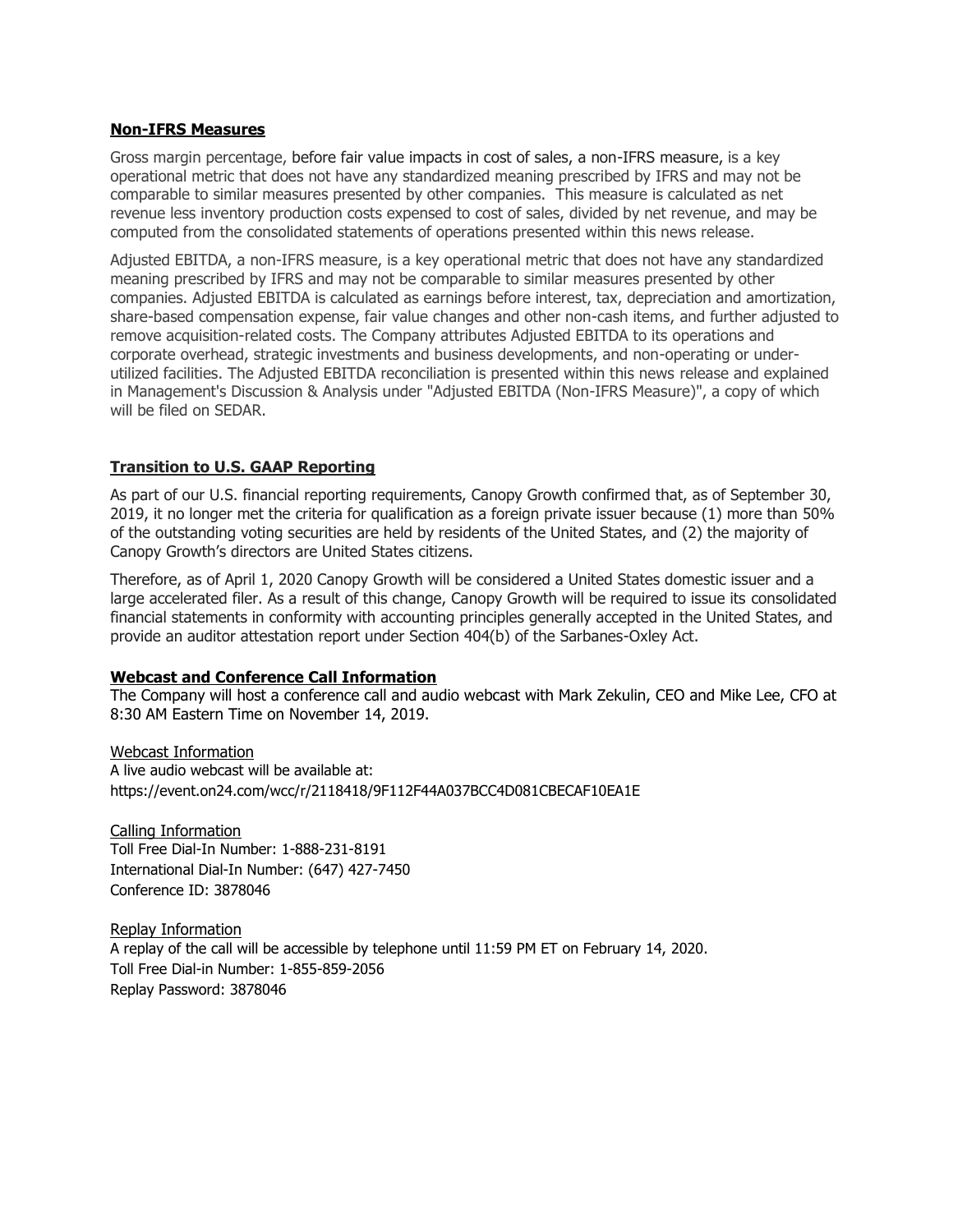Contact: Caitlin O'Hara Media Relations [Caitlin.Ohara@canopygrowth.com](mailto:Caitlin.Ohara@canopygrowth.com) 613-291-3239

Tyler Burns Vice President, Investor Relations [Tyler.Burns@canopygrowth.com](mailto:Tyler.Burns@canopygrowth.com) 855-558-9333 ext. 122



#### **About Canopy Growth Corporation**

Canopy Growth (TSX:WEED, NYSE:CGC) is a world-leading diversified cannabis, hemp and cannabis device company, offering distinct brands and curated cannabis varieties in dried, oil and Softgel capsule forms, as well as medical devices through the Company's subsidiary, Storz & Bickel GMbH & Co. KG. From product and process innovation to market execution, Canopy Growth is driven by a passion for leadership and a commitment to building a world-class cannabis company one product, site and country at a time. The Company has operations in over a dozen countries across five continents.

The Company's medical division, Spectrum Therapeutics is proudly dedicated to educating healthcare practitioners, conducting robust clinical research, and furthering the public's understanding of cannabis, and has devoted millions of dollars toward cutting edge, commercializable research and IP development. Spectrum Therapeutics sells a range<br>of full-spectrum products using its colour-code

The Company operates retail stores across Canada under its award-winning Tweed and Tokyo Smoke banners. Tweed is a globally recognized cannabis brand which has built a large and loyal following by focusing on quality products and meaningful customer relationships.

From our historic public listing on the Toronto Stock Exchange and New York Stock Exchange to our continued international expansion, pride in advancing shareholder value through leadership is engrained in all we do at Canopy Growth. Canopy Growth has established partnerships with leading sector names including cannabis icons Snoop Dogg and Seth Rogen, breeding legends DNA Genetics and Green House Seeds, and Fortune 500 alcohol leader Constellation Brands, to name but a few. Canopy Growth operates eleven<br>licensed cannabis production sites with over 5.2 millio information visi[t www.canopygrowth.com](http://canopygrowth.com/)

#### **Notice Regarding Forward Looking Statements**

This news release contains "forward-looking statements" within the meaning of the United States Private Securities Litigation Reform Act of 1995 and "forward-looking information" within the meaning of applicable Canadian securities legislation. Often, but not always, forward-looking statements and information can be identified by the use of<br>phrosts uch as "plans", "expects" or "does no materially different from any future results, performance or achievements expressed or implied by the forward-looking statements or information contained in this news release. Examples of such statements include statements with respect to the Company's expectations with respect to future harvests, the Company's expectation for additional finished<br>inventory available for sale in future quarters, of the rebranding of Spectrum Therapeutics on the Company's market share, the potential opportunity for cannabis products in Europe and the anticipated Increase in Canadian and Danish product availability, the anticipated increased sales from Storz & Bickel, the expectation that facilities will be fully operational in the months ahead, the launch of new CBD consumer products and brands in fiscal 2020, the timing for implementation of the transaction with Acreage. Risks, uncertainties and other factors involved with forward-<br>looking information could cause actual events, r information, including changes in laws, regulations and guidelines; compliance with laws; international laws; operational, regulatory and other risks; execution of business strategy; management of growth; difficulty to forecast; reliance on licences; risks inherent in an agricultural business; contracts with provincial and territorial governments;<br>constraints on marketing products; risks inhe substance in the United States; Farm Bill risks; assumptions as to the ability of the parties to receive, in a timely manner and on satisfactory terms, the necessary regulatory and court approvals for the transaction with Acreage; and such risks contained in the Company's management information circular of the Company dated May 17, 2019 and in the annual information form dated June 24, 2019 and filed with Canadian securities regulators and available on the Company's issuer profile on SEDAR at www.sedar.com. Readers are cautioned that the foregoing list of factors is not exhaustive. Although the Company believes that the assumptions and factors used in preparing the forward-looking<br>information or forward-looking statements in this new such events will occur in the disclosed time frames or at all. The forward-looking information and forward-looking statements included in this news release are made as of the date of this news release and the Company does not undertake an obligation to publicly update such forward-looking information or forward-looking information to reflect new information, subsequent events or otherwise unless required by applicable securities laws.

 $\mathcal{L}_\mathcal{L} = \mathcal{L}_\mathcal{L} = \mathcal{L}_\mathcal{L} = \mathcal{L}_\mathcal{L} = \mathcal{L}_\mathcal{L} = \mathcal{L}_\mathcal{L} = \mathcal{L}_\mathcal{L} = \mathcal{L}_\mathcal{L} = \mathcal{L}_\mathcal{L} = \mathcal{L}_\mathcal{L} = \mathcal{L}_\mathcal{L} = \mathcal{L}_\mathcal{L} = \mathcal{L}_\mathcal{L} = \mathcal{L}_\mathcal{L} = \mathcal{L}_\mathcal{L} = \mathcal{L}_\mathcal{L} = \mathcal{L}_\mathcal{L}$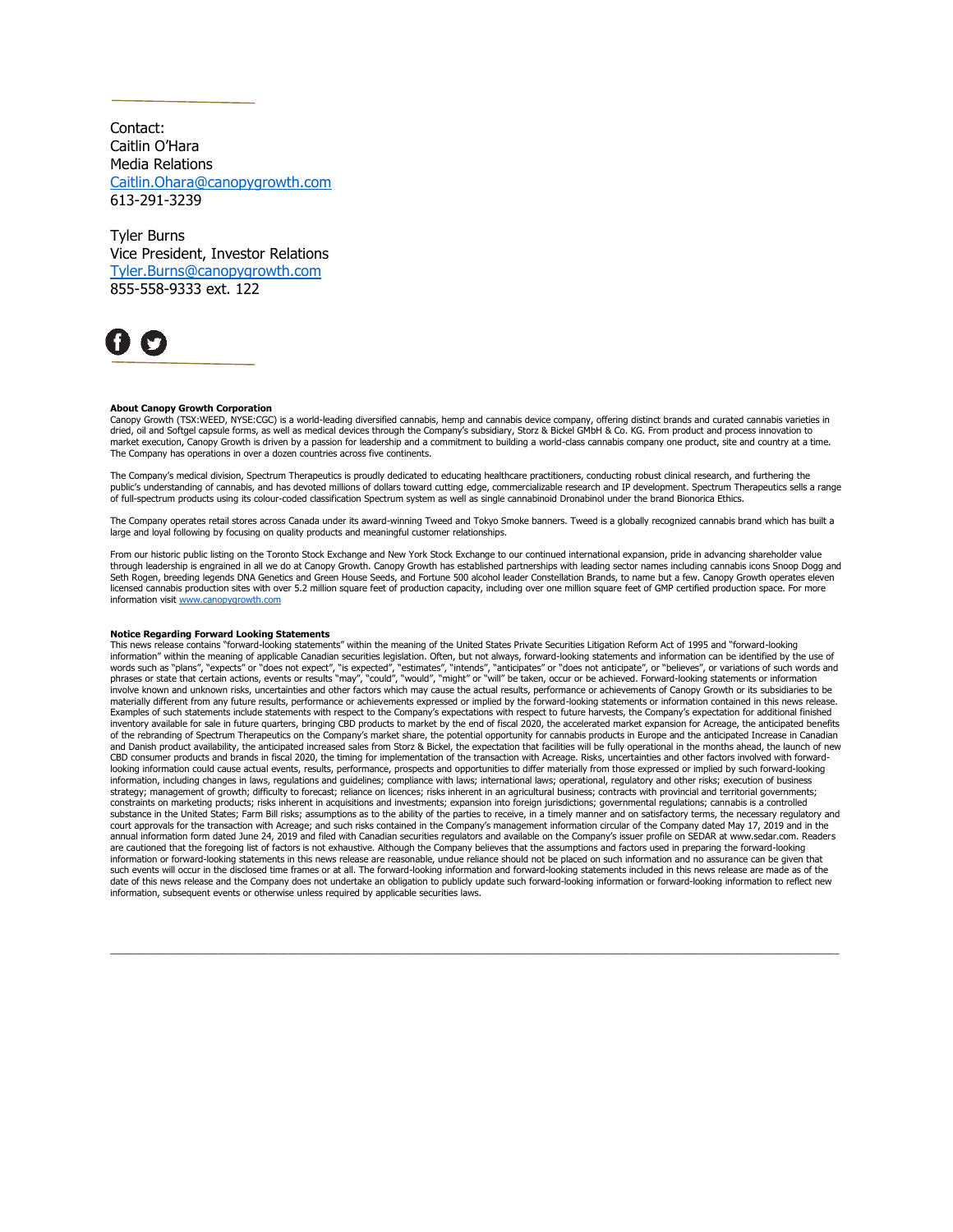| <b>CANOPY GROWTH CORPORATION</b><br>CONDENSED INTERIM CONSOLIDATED STATEMENTS OF FINANCIAL POSITION |                    |                   |
|-----------------------------------------------------------------------------------------------------|--------------------|-------------------|
| <b>UNAUDITED</b>                                                                                    | September 30,      | March 31,         |
| (Expressed in CDN \$000's)                                                                          | 2019               | 2019              |
| <b>Assets</b>                                                                                       |                    |                   |
| <b>Current assets</b>                                                                               |                    |                   |
| Cash and cash equivalents                                                                           | \$<br>1,102,464    | \$<br>2,480,830   |
| Marketable securities                                                                               | 1,633,692          | 2,034,133         |
| Amounts receivable                                                                                  | 107,487            | 106,974           |
| <b>Biological assets</b>                                                                            | 110,347<br>461,757 | 78,975<br>262,105 |
| Inventory<br>Prepaid expenses and other current assets                                              | 152,761            | 107,123           |
|                                                                                                     | 3,568,508          | 5,070,140         |
| Investments in equity method investees                                                              | 113,046            | 112,385           |
| Other financial assets                                                                              | 449,028            | 363,427           |
| Property, plant and equipment                                                                       | 1,633,303          | 1,096,340         |
| Intangible assets                                                                                   | 514,033            | 519,556           |
| Goodwill                                                                                            | 1,912,484          | 1,544,055         |
| Other long-term assets                                                                              | 34,781             | 25,902            |
|                                                                                                     | \$<br>8,225,183    | \$<br>8,731,805   |
| <b>Liabilities</b>                                                                                  |                    |                   |
| <b>Current liabilities</b>                                                                          |                    |                   |
| Accounts payable and accrued liabilities                                                            | \$<br>286,862      | \$<br>226,533     |
| Current portion of long-term debt                                                                   | 14,115             | 103,716           |
| Other current liabilities                                                                           | 124,853            | 81,414            |
|                                                                                                     | 425,830            | 411,663           |
| Long-term debt                                                                                      | 590,373            | 842,259           |
| Deferred tax liability                                                                              | 91,026             | 96,031            |
| Share repurchase credit liability                                                                   | 1,288,079          |                   |
| Other long-term liabilities                                                                         | 207,183            | 140,404           |
|                                                                                                     | 2,602,491          | 1,490,357         |
| Shareholders' equity                                                                                |                    |                   |
| Share capital                                                                                       | 6,331,325          | 6,026,618         |
| Other reserves                                                                                      | 2,756,749          | 1,673,472         |
| Accumulated other comprehensive income                                                              | (29,064)           | 28,630            |
| Deficit                                                                                             | (3,707,022)        | (777, 087)        |
| Equity attributable to Canopy Growth Corporation                                                    | 5,351,988          | 6,951,633         |
|                                                                                                     |                    |                   |
| Non-controlling interests                                                                           | 270,704            | 289,815           |
| <b>Total equity</b>                                                                                 | 5,622,692          | 7,241,448         |
|                                                                                                     | \$<br>8,225,183    | \$<br>8,731,805   |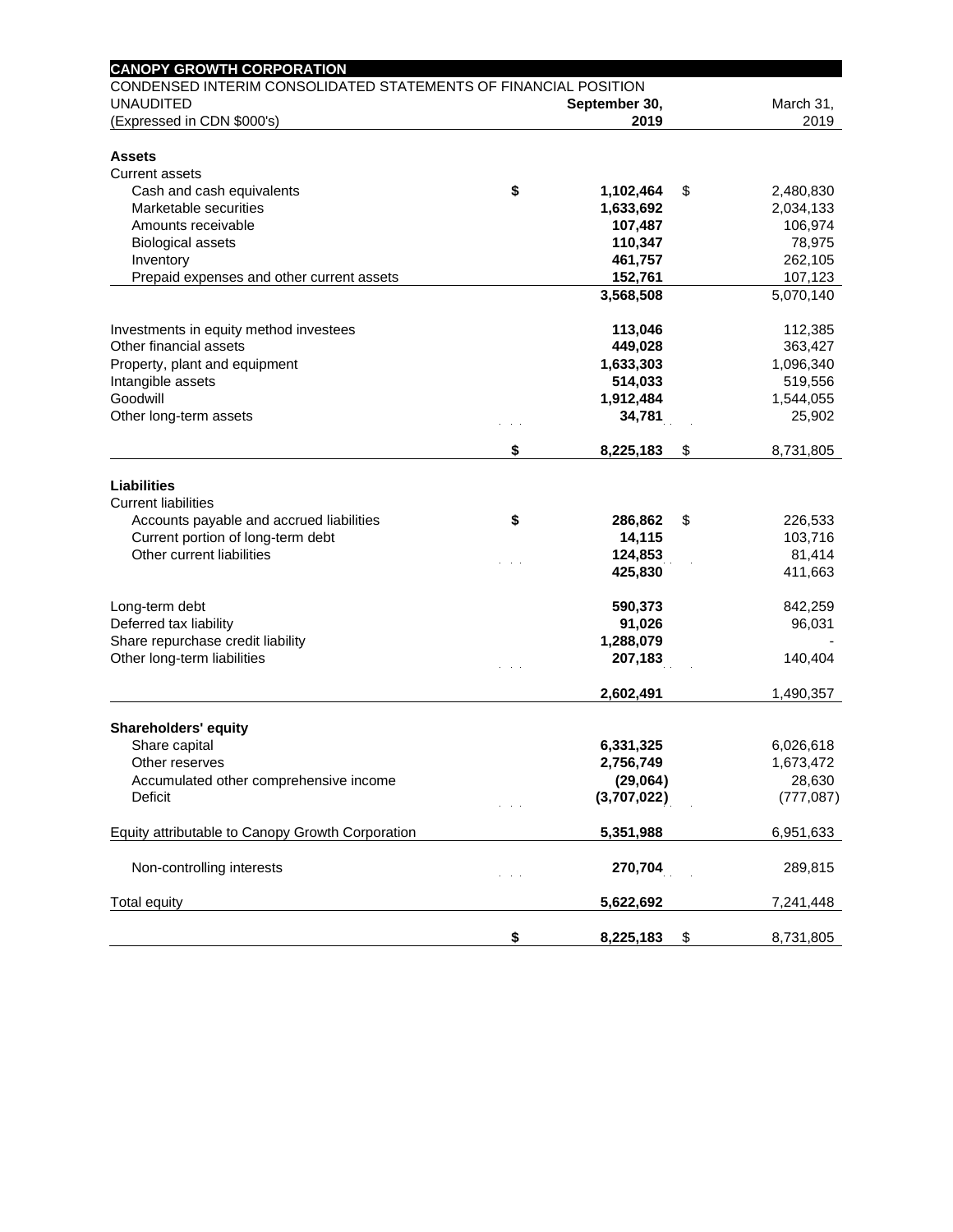|                                                                                                                                                                                                                                                                                                                                                                                                                  |          | Three months ended                                                                                                    |                                                                                                                      |                                                                                                                                               |                                                                                                                      |  |  |
|------------------------------------------------------------------------------------------------------------------------------------------------------------------------------------------------------------------------------------------------------------------------------------------------------------------------------------------------------------------------------------------------------------------|----------|-----------------------------------------------------------------------------------------------------------------------|----------------------------------------------------------------------------------------------------------------------|-----------------------------------------------------------------------------------------------------------------------------------------------|----------------------------------------------------------------------------------------------------------------------|--|--|
| <b>UNAUDITED</b>                                                                                                                                                                                                                                                                                                                                                                                                 |          | September 30,                                                                                                         | September 30,                                                                                                        | Six months ended<br>September 30,<br>September 30,                                                                                            |                                                                                                                      |  |  |
| (Expressed in CDN \$000's except share amounts)                                                                                                                                                                                                                                                                                                                                                                  |          | 2019                                                                                                                  | 2018                                                                                                                 | 2019                                                                                                                                          | 2018                                                                                                                 |  |  |
|                                                                                                                                                                                                                                                                                                                                                                                                                  |          |                                                                                                                       | (Restated - see<br>note 2(d)                                                                                         | $(Restated - see note 2(d))$                                                                                                                  |                                                                                                                      |  |  |
| Revenue<br>Excise taxes                                                                                                                                                                                                                                                                                                                                                                                          | \$       | 85,621 \$<br>9,008                                                                                                    | 23,327 \$                                                                                                            | 189,012 \$<br>21,917                                                                                                                          | 49,243                                                                                                               |  |  |
| Net revenue                                                                                                                                                                                                                                                                                                                                                                                                      |          | 76,613                                                                                                                | 23,327                                                                                                               | 167,095                                                                                                                                       | 49,243                                                                                                               |  |  |
| Inventory production costs expensed<br>to cost of sales                                                                                                                                                                                                                                                                                                                                                          |          | 86,321                                                                                                                | 15,624                                                                                                               | 159,503                                                                                                                                       | 29,029                                                                                                               |  |  |
| Gross margin before the undernoted                                                                                                                                                                                                                                                                                                                                                                               |          | (9,708)                                                                                                               | 7,703                                                                                                                | 7,592                                                                                                                                         | 20,214                                                                                                               |  |  |
| Fair value changes in biological<br>assets included in inventory sold<br>and other charges                                                                                                                                                                                                                                                                                                                       |          | 69,089                                                                                                                | 51,496                                                                                                               | 115,219                                                                                                                                       | 77,884                                                                                                               |  |  |
| Unrealized gain on changes in fair<br>value of biological assets                                                                                                                                                                                                                                                                                                                                                 |          | (82, 320)                                                                                                             | (10, 944)                                                                                                            | (221, 339)                                                                                                                                    | (68, 233)                                                                                                            |  |  |
| Gross margin                                                                                                                                                                                                                                                                                                                                                                                                     |          | 3,523                                                                                                                 | (32, 849)                                                                                                            | 113,712                                                                                                                                       | 10,563                                                                                                               |  |  |
| Sales and marketing<br>Research and development<br>General and administration<br>Acquisition-related costs<br>Share-based compensation expense<br>Share-based compensation expense<br>related to acquisition milestones<br>Depreciation and amortization<br>Operating expenses<br>Loss from operations<br>Loss on extinguishment of warrants<br>Other income (expense), net<br>Total other income (expense), net |          | 60,483<br>11,922<br>87,861<br>2,562<br>83,767<br>9,114<br>13,644<br>269,353<br>(265, 830)<br>(109, 283)<br>(109, 283) | 40,182<br>1,944<br>37,101<br>3,202<br>45,025<br>50,730<br>3,595<br>181,779<br>(214, 628)<br>(115, 702)<br>(115, 702) | 109,710<br>20,396<br>150,132<br>15,744<br>160,848<br>19,395<br>26,423<br>502,648<br>(388, 936)<br>(1, 176, 350)<br>(76, 662)<br>(1, 253, 012) | 58,875<br>2,700<br>56,689<br>5,086<br>68,097<br>57,825<br>6,625<br>255,897<br>(245, 334)<br>(178, 697)<br>(178, 697) |  |  |
| Loss before income taxes                                                                                                                                                                                                                                                                                                                                                                                         |          | (375, 113)                                                                                                            | (330, 330)                                                                                                           | (1,641,948)                                                                                                                                   | (424, 031)                                                                                                           |  |  |
| Income tax recovery (expense)                                                                                                                                                                                                                                                                                                                                                                                    |          | 493                                                                                                                   | (284)                                                                                                                | (13, 840)                                                                                                                                     | 2,439                                                                                                                |  |  |
| <b>Net loss</b>                                                                                                                                                                                                                                                                                                                                                                                                  | \$       | $(374, 620)$ \$                                                                                                       | $(330, 614)$ \$                                                                                                      | $(1,655,788)$ \$                                                                                                                              | (421, 592)                                                                                                           |  |  |
| Net (loss) income attributable to:<br>Canopy Growth Corporation<br>Non-controlling interests                                                                                                                                                                                                                                                                                                                     | \$<br>\$ | $(374, 184)$ \$<br>(436)<br>$(374, 620)$ \$                                                                           | $(337, 136)$ \$<br>6,522<br>$(330, 614)$ \$                                                                          | $(1,657,239)$ \$<br>1,451<br>$(1,655,788)$ \$                                                                                                 | (417, 413)<br>(4, 179)<br>(421, 592)                                                                                 |  |  |
| Net loss per share, basic and diluted<br>Net loss per share:<br>Weighted average number of<br>outstanding common shares:                                                                                                                                                                                                                                                                                         | \$       | $(1.08)$ \$<br>347,226,921                                                                                            | $(1.52)$ \$<br>221,725,511                                                                                           | $(4.79)$ \$<br>346,028,903                                                                                                                    | (1.98)<br>210,972,889                                                                                                |  |  |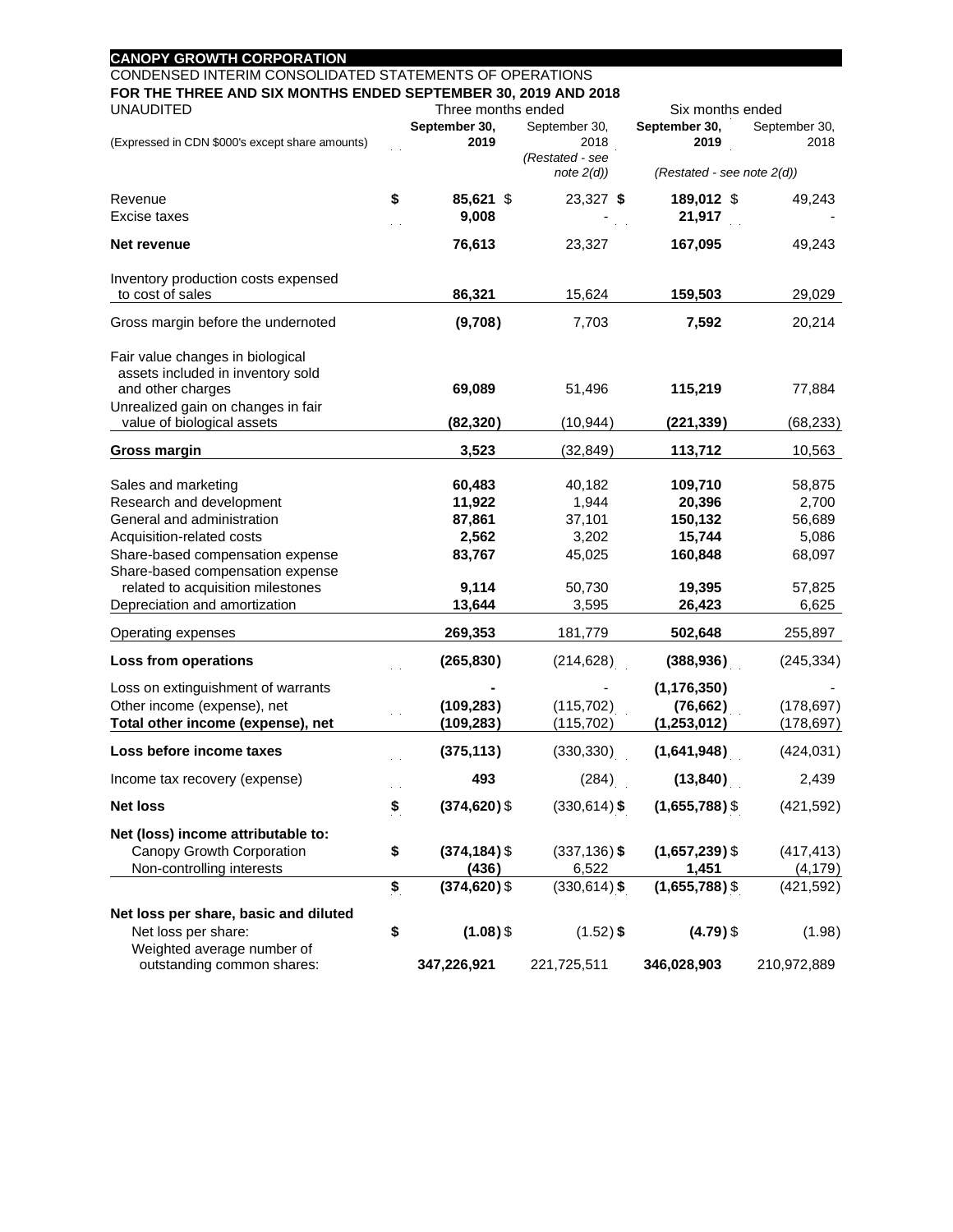| <b>CANOPY GROWTH CORPORATION</b>                                    |                   |                  |
|---------------------------------------------------------------------|-------------------|------------------|
| CONDENSED INTERIM CONSOLIDATED STATEMENTS OF CASH FLOWS             |                   |                  |
| FOR THE SIX MONTHS ENDED SEPTEMBER 30, 2019 AND 2018                |                   |                  |
| <b>UNAUDITED</b>                                                    | September 30,     | September 30,    |
| (Expressed in CDN \$000's)                                          | 2019              | 2018             |
| Net inflow (outflow) of cash related to the following activities:   |                   |                  |
| Operating                                                           |                   |                  |
| Net loss                                                            | \$<br>(1,655,788) | (421, 592)<br>\$ |
| Adjustments for:                                                    |                   |                  |
| Depreciation of property, plant and equipment                       | 35,309            | 10,446           |
| Amortization of intangible assets                                   | 15,955            | 5,236            |
| Share of loss on equity investments                                 | 4,004             | 6,932            |
| Fair value changes in biological assets included in                 |                   |                  |
| inventory sold and other charges                                    | 115,219           | 77,884           |
| Unrealized gain on changes in fair value of biological              |                   |                  |
| assets                                                              | (221, 339)        | (68, 233)        |
| Share-based compensation                                            | 180,243           | 130,596          |
| Other assets<br>Loss on extinguishment of warrants                  | (23)<br>1,176,350 | (18, 810)        |
| Other income and expense                                            | 104,909           | 171,109          |
| Income tax (recovery) expense                                       | 13,840            | (2, 439)         |
| Non-cash foreign currency                                           | (1, 463)          | (410)            |
| Changes in non-cash operating working capital items                 | (126, 551)        | (88, 855)        |
|                                                                     |                   |                  |
| Net cash used in operating activities                               | (359, 335)        | (198, 136)       |
| Investing                                                           |                   |                  |
| Purchases and deposits of property, plant                           |                   |                  |
| and equipment                                                       | (440, 150)        | (293, 179)       |
| Purchases of intangible assets                                      | (3,614)           | (6,340)          |
| Redemption (purchase) of marketable securities, net                 | 388,027           | (2,829)          |
| Investments in equity method investees                              | (4,719)           | (42, 439)        |
| Investments in other financial assets                               | (36, 423)         | (29, 695)        |
| Premium paid for Acreage Call Option                                | (395, 190)        |                  |
| Net cash outflow on acquisition of non-controlling interests        |                   | (1,999)          |
| Net cash outflow on acquisition of subsidiaries                     | (421, 952)        | 427              |
| Change in acquisition related liabilities                           | (21, 447)         |                  |
| Net cash used in investing activities                               | (935, 468)        | (376, 054)       |
|                                                                     |                   |                  |
| <b>Financing</b>                                                    |                   |                  |
| Payment of share issue costs                                        | (129)             | (6, 819)         |
| Proceeds from issuance of shares by Canopy Rivers                   | 156               | 91,218           |
| Proceeds from exercise of stock options                             | 36,023            | 13,626           |
| Proceeds from exercise of warrants                                  | 446               | 133              |
| Issuance of long-term debt<br>Payment of long-term debt issue costs | 5,278             | 600,000          |
| Payment of interest on long-term debt                               | (12,750)          | (16, 380)        |
| Repayment of long-term debt                                         | (104, 282)        | (747)            |
|                                                                     |                   |                  |
| Net cash (used) provided by financing activities                    | (75, 258)         | 681,031          |
| Effect of exchange rate changes on cash and cash equivalents        | (8, 305)          |                  |
| Net cash (outflow) inflow                                           | (1,378,366)       | 106,841          |
| Cash and cash equivalents, beginning of period                      | 2,480,830         | 322,560          |
| Cash and cash equivalents, end of period                            | \$<br>1,102,464   | 429,401<br>\$    |